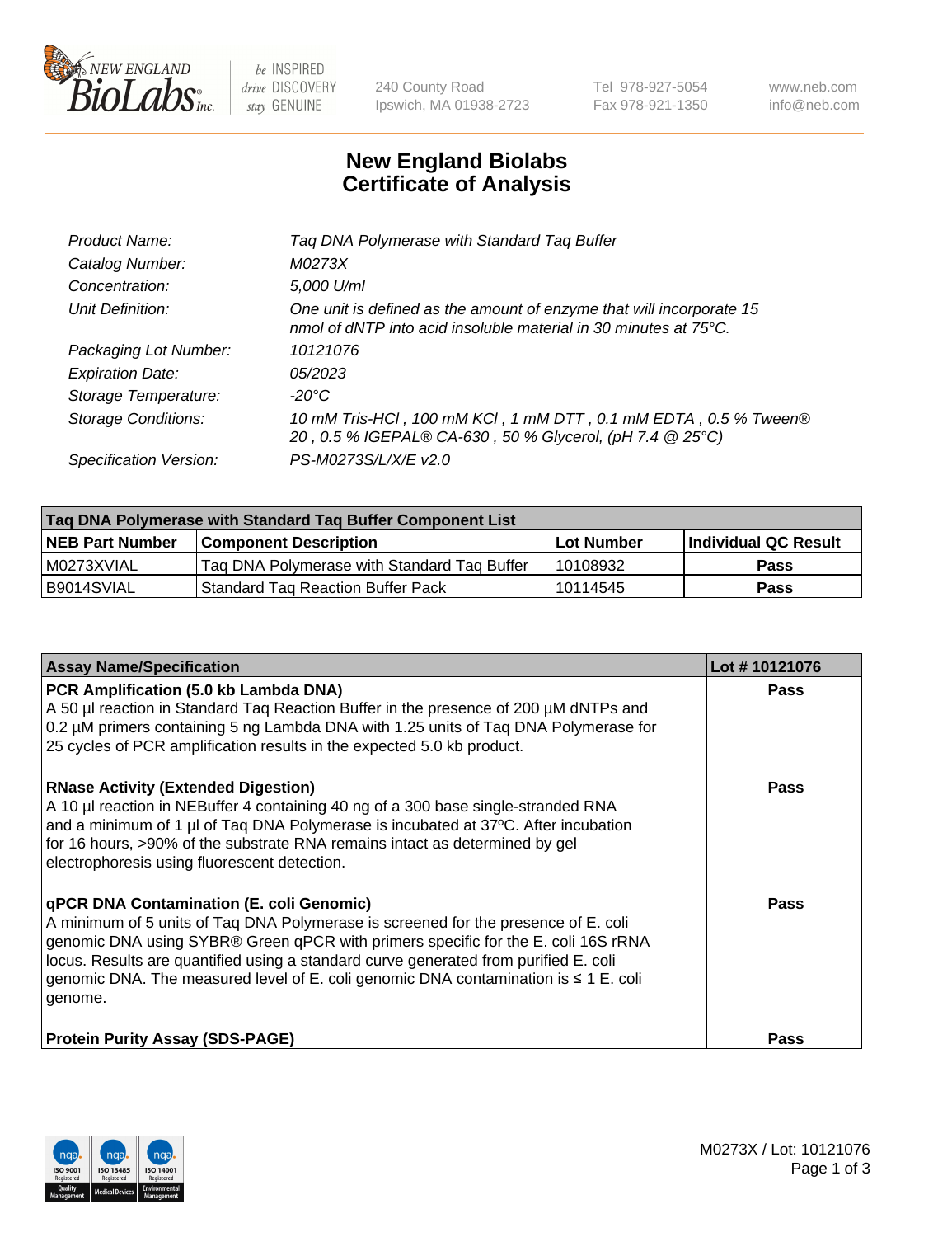

be INSPIRED drive DISCOVERY stay GENUINE

240 County Road Ipswich, MA 01938-2723 Tel 978-927-5054 Fax 978-921-1350

www.neb.com info@neb.com

| <b>Assay Name/Specification</b>                                                                                                                                                                                                                                                                                                                                       | Lot #10121076 |
|-----------------------------------------------------------------------------------------------------------------------------------------------------------------------------------------------------------------------------------------------------------------------------------------------------------------------------------------------------------------------|---------------|
| Taq DNA Polymerase is ≥ 99% pure as determined by SDS-PAGE analysis using Coomassie<br>Blue detection.                                                                                                                                                                                                                                                                |               |
| <b>Phosphatase Activity (pNPP)</b><br>A 200 µl reaction in 1M Diethanolamine, pH 9.8, 0.5 mM MgCl2 containing 2.5 mM<br>p-Nitrophenyl Phosphate (pNPP) and a minimum of 100 units Taq DNA Polymerase<br>incubated for 4 hours at 37°C yields <0.0001 unit of alkaline phosphatase activity<br>as determined by spectrophotometric analysis.                           | Pass          |
| <b>Endonuclease Activity (Nicking)</b><br>A 50 µl reaction in ThermoPol® Reaction Buffer containing 1 µg of supercoiled<br>PhiX174 DNA and a minimum of 20 units of Taq DNA Polymerase incubated for 4 hours at<br>37°C and 75°C results in <10% conversion to the nicked form as determined by agarose<br>gel electrophoresis.                                       | Pass          |
| Single Stranded DNase Activity (FAM-Labeled Oligo)<br>A 50 µl reaction in ThermoPol® Reaction Buffer containing a 10 nM solution of a<br>fluorescent internal labeled oligonucleotide and a minimum of 25 units of Taq DNA<br>Polymerase incubated for 30 minutes at 37°C and 75°C yields <10% degradation as<br>determined by capillary electrophoresis.             | <b>Pass</b>   |
| Non-Specific DNase Activity (16 Hour)<br>A 50 µl reaction in NEBuffer 2 containing 1 µg of T3 or T7 DNA in addition to a<br>reaction containing Lambda-HindIII DNA and a minimum of 5 units of Taq DNA<br>Polymerase incubated for 16 hours at 37°C results in a DNA pattern free of<br>detectable nuclease degradation as determined by agarose gel electrophoresis. | Pass          |

This product has been tested and shown to be in compliance with all specifications.

One or more products referenced in this document may be covered by a 3rd-party trademark. Please visit <www.neb.com/trademarks>for additional information.